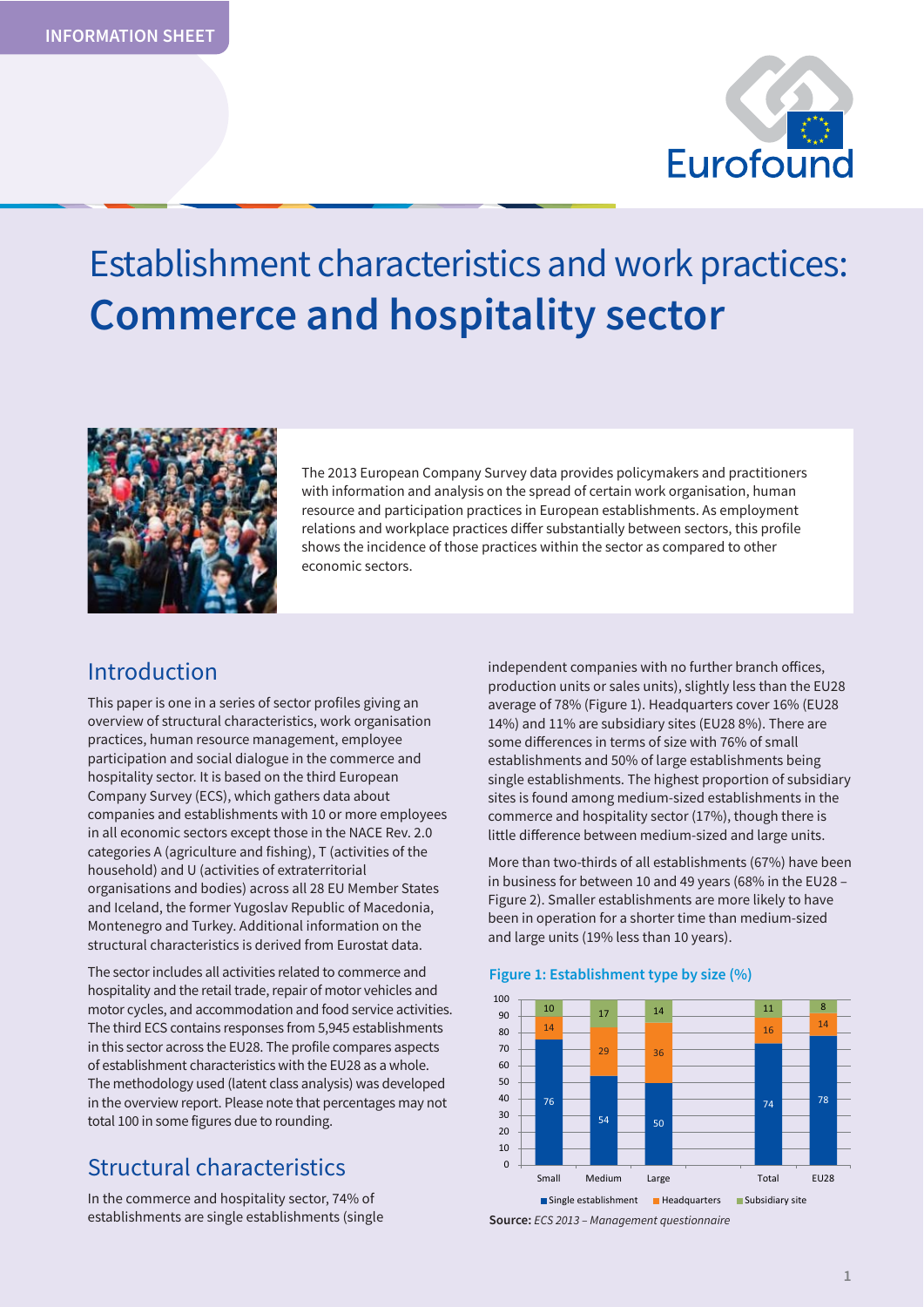$\begin{array}{|c|c|c|c|c|}\n\hline\n10 & 8 & 16 & 14 \\
\hline\n\end{array}$ 68 63 64  $67$   $68$ 14 25 27  $15$  17  $\Omega$ 10 20 30 40 50  $60$ 70 80 90 100 Small Medium Large Total EU28 Less than 2 years  $\Box$  2–9 years  $\Box$  10–49 years  $\Box$  50 years or more

**Figure 2: Years of operation by size (%)** 



Figure 3 shows that the commerce and hospitality sector has more female workers than the overall economy. In 32% of commerce and hospitality establishments, more than 60% of employees are women (EU28 24%) and in only 19% the female proportion of staff is lower than a fifth (EU28 33%). Furthermore, the commerce and hospitality sector is younger than the overall economy regarding the age structure of employees. In 64% of establishments, less than 20% are aged 50 or older, compared to 54% overall.

The commerce and hospitality sector is slightly more innovative than the EU28 average in terms of new products and services (45% compared to 40%) and marketing methods (40% compared to 32% – Figure 4). Large and medium-sized firms tend to be more innovative than small establishments. Surprisingly, medium-sized establishments

(52%) were slightly more likely to have introduced new or significantly improved products or services than large units (50%).

#### **Figure 4: New or improved products, processes and marketing methods and organisational change (%)**







#### **Figure 3: Women, older workers and workers with a university degree (%)**

**Source:** *ECS 2013 – Management questionnaire*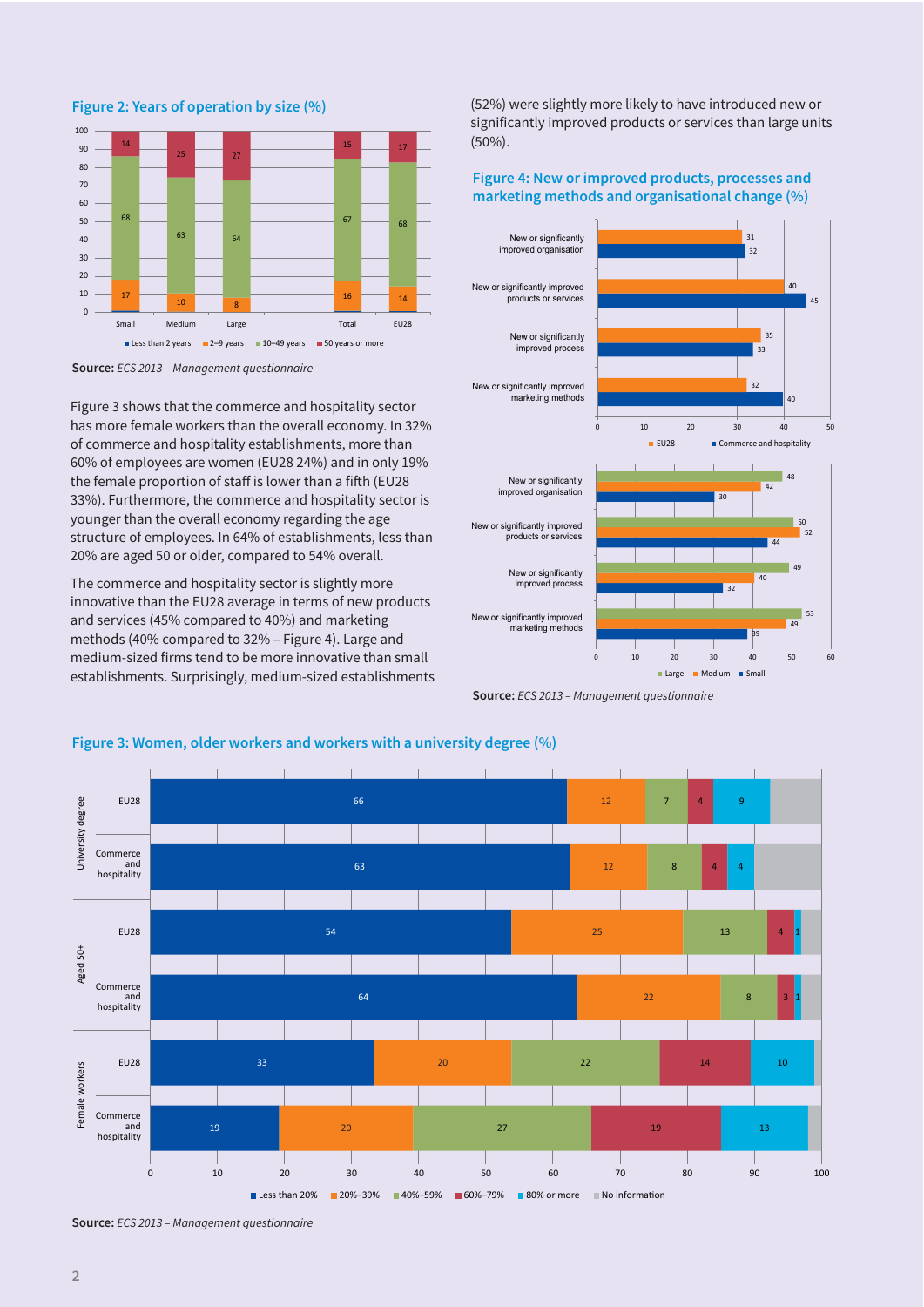|                                            |                             |                | <b>Commerce and hospitality</b> |                |                | <b>EU28</b>        |                |                |         |  |
|--------------------------------------------|-----------------------------|----------------|---------------------------------|----------------|----------------|--------------------|----------------|----------------|---------|--|
|                                            |                             |                | Moderate Extensive              | <b>Limited</b> | <b>Overall</b> | Moderate Extensive |                | <b>Limited</b> | Overall |  |
| Group size                                 |                             | 44             | 33                              | 23             | 100            | 37                 | 36             | 27             | 100     |  |
| Design or development of                   | In-house with collaboration | 3              | 47                              | 5              | 18             | 6                  | 57             | 9              | 25      |  |
| new products or services                   | In-house, no collaboration  | $\overline{4}$ | 6                               | 54             | 16             | 5                  | $\overline{7}$ | 61             | 21      |  |
|                                            | No design/development       | 93             | 47                              | 40             | 66             | 88                 | 36             | 30             | 54      |  |
| Outsourcing design or                      | Yes                         | $\overline{2}$ | 45                              | $\overline{7}$ | 17             | $\overline{2}$     | 43             | 10             | 19      |  |
| development of new<br>products or services | <b>No</b>                   | 98             | 55                              | 93             | 83             | 98                 | 57             | 90             | 81      |  |
| Production of goods or<br>services         | In-house with collaboration | $\overline{7}$ | 50                              | 6              | 21             | 11                 | 64             | 8              | 29      |  |
|                                            | In-house, no collaboration  | 11             | 6                               | 73             | 24             | 15                 | $\overline{7}$ | 78             | 30      |  |
|                                            | No production               | 82             | 43                              | 22             | 56             | 74                 | 28             | 13             | 41      |  |
| Outsourcing production of                  | Yes                         | $\overline{4}$ | 52                              | 15             | 23             | 5                  | 54             | 19             | 26      |  |
| goods or services                          | <b>No</b>                   | 96             | 48                              | 85             | 77             | 95                 | 46             | 81             | 74      |  |
| Sales or marketing of                      | In-house with collaboration | 36             | 79                              | 11             | 44             | 25                 | 68             | 10             | 36      |  |
| goods or services                          | In-house, no collaboration  | 40             | 13                              | 81             | 40             | 29                 | 14             | 78             | 37      |  |
|                                            | No sales/marketing          | 24             | 9                               | 8              | 15             | 46                 | 18             | 12             | 27      |  |
| Outsourcing sales or                       | Yes                         | 9              | 45                              | 9              | 21             | 6                  | 38             | 8              | 18      |  |
| marketing of goods or<br>services          | <b>No</b>                   | 91             | 55                              | 91             | 79             | 94                 | 62             | 92             | 82      |  |

#### **Table 1: Profiles of establishments – Collaboration and outsourcing (%)**

**Source:** *ECS 2013 – Management questionnaire* 

## Work organisation practices

#### **Collaboration and outsourcing**

A large number of commerce and hospitality establishments neither carries out design and development (66%) nor produces goods or services (56%) in-house (Table 1). Consequently, fewer units in this sector collaborate in these activities compared to the average for the EU28. Most firms of the sector, however, carry out marketing and sales activities (85%, compared to EU28 73%), with 44% collaborating in this field (EU28 36%). The majority do not outsource the development and production of new products or services and while sales and marketing are key activities for the sector, they are not outsourced to the same extent as the EU average.

Among the three groups of establishments, the 'extensive' group is most likely (79%) to conduct marketing and sales in-house with collaboration and to design or develop new products or services in collaboration (47%). Half of establishments have collaborated in producing goods and services (50%). Only one third of establishments belong to this extensive group.

Most establishments of the commerce and hospitality sector are classified as 'moderate' in terms of collaboration and outsourcing (44% compared to 37% in the EU28). The group is characterised by low involvement in design or development (93% not being engaged in this), or the production of goods and services (82% having no production).

Commerce and hospitality establishments are less likely to be part of the 'limited' type than the EU average (23% compared to 27% EU28). This type is characterised by very little collaboration, with marginal differences between the EU average and the commerce and hospitality sector in most areas.

### **Internal organisation and information management**

Table 2 shows that there are few differences between the commerce and hospitality sector and the overall economy regarding internal organisation and information management. Commerce and hospitality units are slightly more likely to use information systems or work-in-process than the overall private sector (48% compared to 44%). The keeping of records of good practice is reported by only 56% of commerce and hospitality establishments, compared to 62% overall.

Work is more likely to be organised in multiple teams in the commerce and hospitality sector than overall (44% compared to 41% overall). A higher proportion of establishments have departments dealing with different types of products (49%) than in the EU overall (46%). Departments based on function or dealing with specific geographical areas are found as often in the commerce and hospitality sector as in the EU28 overall.

Half of establishments in the commerce and hospitality sector are highly structured. A huge majority in this group monitors the quality of production on a continuous (85%) or at least an intermittent basis (12%). Many also keep records of best practice (72%). Among units in this cluster, 91% are organised in function-based departments and 73% have departments that deal with different types of products or services.

Moderately structured types of establishments, which account for the remainder, are dominated by little use of information systems for minimising supplies or work-inprocess (70% not doing so). More than half do not monitor external ideas or developments (54%), keep records of best practice (60%), or are not structured in departments dealing with different products/services (76%) or geographical areas (94%).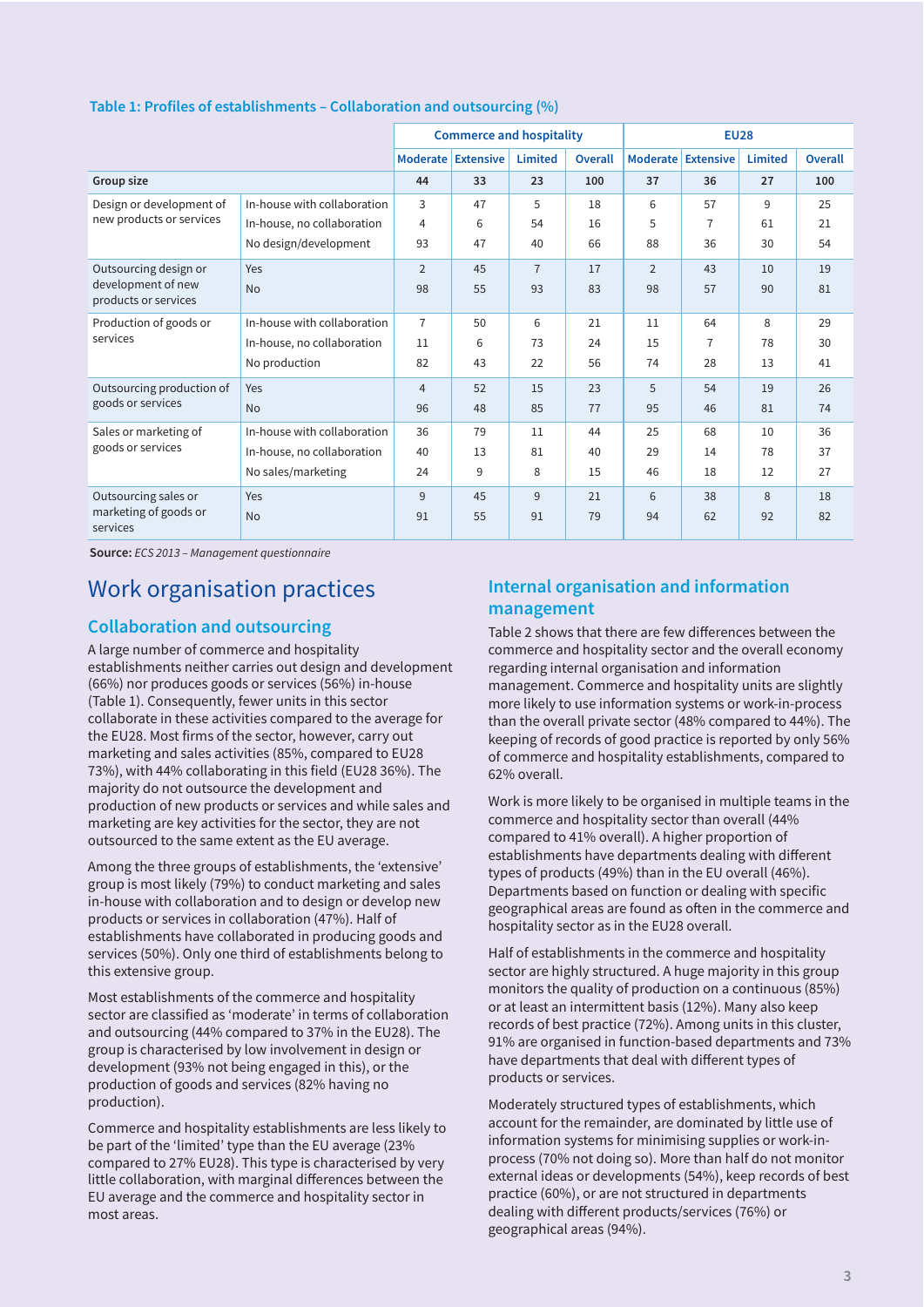|                                                                       |                                                       |                             | <b>Commerce and hospitality</b> |          | <b>EU28</b>                 |                                 |          |  |
|-----------------------------------------------------------------------|-------------------------------------------------------|-----------------------------|---------------------------------|----------|-----------------------------|---------------------------------|----------|--|
|                                                                       |                                                       | <b>Highly</b><br>structured | <b>Moderately</b><br>structured | Overall  | <b>Highly</b><br>structured | <b>Moderately</b><br>structured | Overall  |  |
| Group size                                                            |                                                       | 51                          | 49                              | 100      | 52                          | 48                              | 100      |  |
| Use information systems<br>to minimize supplies or<br>work-in-process | Yes<br><b>No</b>                                      | 65<br>35                    | 30<br>70                        | 48<br>52 | 61<br>39                    | 26<br>74                        | 44<br>56 |  |
| Monitoring quality of                                                 | Yes, on a continuous basis                            | 85                          | 60                              | 73       | 87                          | 64                              | 76       |  |
| production                                                            | Yes, on an intermittent basis                         | 12                          | 25                              | 19       | 11                          | 22                              | 16       |  |
|                                                                       | <b>No</b>                                             | $\overline{2}$              | 15                              | 8        | $\overline{2}$              | 14                              | 8        |  |
| Monitoring external                                                   | Yes, using staff assigned specifically to this task   | 42                          | 13                              | 28       | 43                          | 14                              | 29       |  |
| ideas or developments                                                 | Yes, as part of the responsibilities of general staff | 43                          | 33                              | 38       | 44                          | 33                              | 39       |  |
|                                                                       | No                                                    | 15                          | 54                              | 34       | 13                          | 52                              | 32       |  |
| Keeping records of good                                               | Yes                                                   | 72                          | 40                              | 56       | 78                          | 44                              | 62       |  |
| work practices                                                        | <b>No</b>                                             | 28                          | 60                              | 44       | 22                          | 56                              | 38       |  |
| Teamwork                                                              | No team                                               | 15                          | 42                              | 29       | 14                          | 41                              | 27       |  |
|                                                                       | Most of them work in more than one team               | 50                          | 37                              | 44       | 47                          | 36                              | 41       |  |
|                                                                       | Most of them work in a single team                    | 35                          | 20                              | 28       | 39                          | 24                              | 32       |  |
| Departments based on                                                  | Yes                                                   | 91                          | 55                              | 73       | 90                          | 54                              | 72       |  |
| function                                                              | <b>No</b>                                             | 9                           | 45                              | 27       | 10                          | 46                              | 28       |  |
| Departments dealing                                                   | Yes                                                   | 73                          | 24                              | 49       | 70                          | 21                              | 46       |  |
| with different types of<br>products or services                       | <b>No</b>                                             | 27                          | 76                              | 51       | 30                          | 79                              | 54       |  |
| Departments dealing                                                   | Yes                                                   | 33                          | 6                               | 20       | 32                          | 6                               | 19       |  |
| with specific<br>geographical areas                                   | <b>No</b>                                             | 67                          | 94                              | 80       | 68                          | 94                              | 81       |  |

#### **Table 2: Profiles of establishments - Internal organisation and information management (%)**

**Source:** *ECS 2013 – Management questionnaire* 

#### **Decision-making on daily tasks**

Teams are prevalent in 71% of commerce and hospitality establishments; in 51%, tasks are distributed by superiors, while task allocation is decided among team members themselves in only 20% (Table 3).

'Top-down' enterprises (61%) are characterised by centralised decision-making. In 68% of these establishments, only managers/supervisors decide and plan work organisation. In almost all cases where teams are present (66% in this type), tasks are distributed by a superior.

In commerce and hospitality units with a 'joint approach', decisions are usually taken jointly (55%). Likewise,

**Table 3: Profiles of establishments – Task autonomy (%)** 

autonomous teamwork is much more prevalent within this group than overall (44%).

## HR Practices

#### **Recruitment, employment and change**

About 23% of commerce and hospitality establishments reduced their staff between 2010 and 2013, which is in line with the total sample, yet only 17% of managers in the sector plan to reduce staff further, as in the EU as a whole (Table 4). A slightly lower proportion of respondents identified a shortage of employees with required skills in the sector than in the EU overall (37% compared to 39%).

|                                                                            |                                            |              | <b>Commerce and hospitality</b> |                | <b>EU28</b>  |                 |         |  |
|----------------------------------------------------------------------------|--------------------------------------------|--------------|---------------------------------|----------------|--------------|-----------------|---------|--|
|                                                                            |                                            | <b>Joint</b> | Top-down                        | <b>Overall</b> | <b>Joint</b> | <b>Top-down</b> | Overall |  |
| Group size                                                                 |                                            |              | 61                              | 100            | 38           | 62              | 100     |  |
| Task autonomy<br>(who decides planning<br>and execution of daily<br>tasks) | The employee undertaking the tasks         |              |                                 |                | 16           | 1               | 6       |  |
|                                                                            | Managers or supervisors                    | 28           | 68                              | 52             | 30           | 69              | 54      |  |
|                                                                            | Both employees and managers or supervisors | 55           | 32                              | 41             | 54           | 30              | 39      |  |
| Team autonomy (who                                                         | Team members decide among themselves       | 44           | 5                               | 20             | 44           | 5               | 20      |  |
| decides by whom the                                                        | Tasks are distributed by a superior        | 28           | 66                              | 51             | 30           | 68              | 53      |  |
| tasks are to be<br>performed)                                              | No team                                    | 28           | 29                              | 29             | 26           | 28              | 27      |  |

**Source:** *ECS 2013 – Management questionnaire*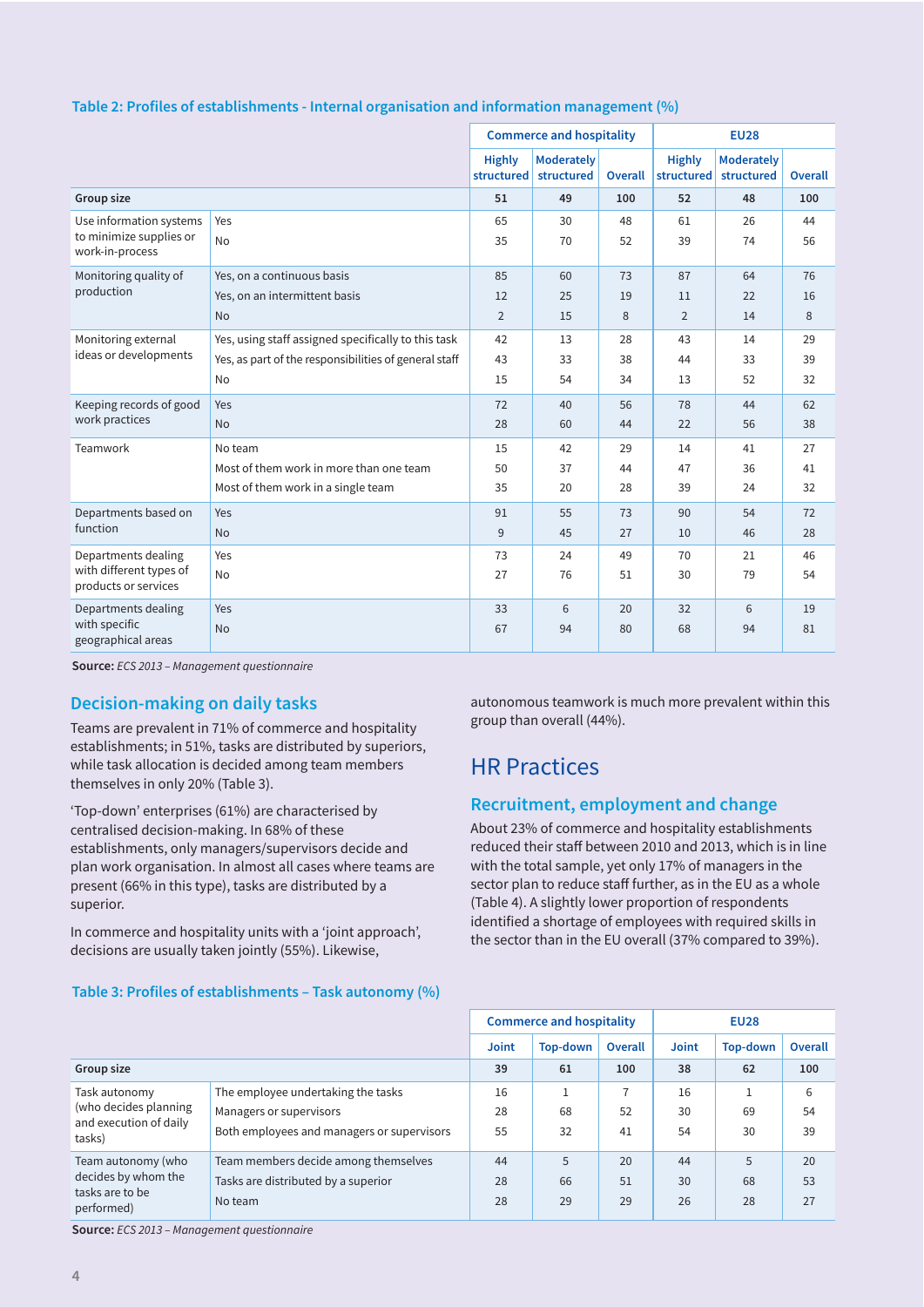|                                                                  |                       |                              | <b>Commerce and hospitality</b>                    |                 |         |                              | <b>Public sector EU28</b>                   |                  |                |  |  |  |
|------------------------------------------------------------------|-----------------------|------------------------------|----------------------------------------------------|-----------------|---------|------------------------------|---------------------------------------------|------------------|----------------|--|--|--|
|                                                                  |                       | <b>Business-</b><br>as-usual | Shortage of Reduction<br>matching<br><b>skills</b> | in<br>workforce | Overall | <b>Business-</b><br>as-usual | Shortage of Reduction<br>matching<br>skills | in.<br>workforce | <b>Overall</b> |  |  |  |
| Group size                                                       |                       | 68                           | 18                                                 | 14              | 100     | 67                           | 19                                          | 14               | 100            |  |  |  |
| Change in recruitment<br>policies                                | Yes                   | 11                           | 34                                                 | 24              | 17      | 11                           | 32                                          | 26               | 17             |  |  |  |
|                                                                  | No                    | 89                           | 66                                                 | 76              | 83      | 89                           | 68                                          | 74               | 83             |  |  |  |
| Difficulties in finding<br>employees with the<br>required skills | Yes                   | 25                           | 85                                                 | 32              | 37      | 28                           | 86                                          | 31               | 39             |  |  |  |
|                                                                  | <b>No</b>             | 75                           | 15                                                 | 68              | 63      | 72                           | 14                                          | 69               | 61             |  |  |  |
| Difficulties in retaining                                        | Yes                   | 3                            | 30                                                 | 17              | 10      | 3                            | 30                                          | 16               | 10             |  |  |  |
| employees                                                        | No                    | 97                           | 70                                                 | 83              | 90      | 97                           | 70                                          | 84               | 90             |  |  |  |
| Need to reduce staff                                             | Yes                   | 5                            | 14                                                 | 79              | 17      | 5                            | 13                                          | 78               | 17             |  |  |  |
|                                                                  | <b>No</b>             | 95                           | 86                                                 | 21              | 83      | 95                           | 87                                          | 22               | 83             |  |  |  |
| Changes in the number                                            | Increased             | 29                           | 40                                                 | 4               | 27      | 29                           | 42                                          | 5                | 28             |  |  |  |
| of employees                                                     | Stayed about the same | 56                           | 45                                                 | 22              | 50      | 54                           | 43                                          | 20               | 47             |  |  |  |
|                                                                  | Decreased             | 15                           | 15                                                 | 74              | 23      | 16                           | 16                                          | 75               | 24             |  |  |  |

#### **Table 4: Profiles of establishments – Recruitment, employment and change (%)**

**Source:** *ECS 2013 – Management questionnaire* 

Most commerce and hospitality establishments are classified as 'business-as-usual' in terms of recruitment and employment. A large majority had not implemented any changes in recruitment policies (89%), nor had they faced problems in finding skilled employees (75%) or retaining them in the workforce (97%). There was practically no perceived need to reduce staff (95%).

Some 18% of commerce and hospitality firms are part of the 'shortage of matching skills' cluster, characterised by a very high proportion of establishments that had difficulty finding skilled employees (85%), and a comparably high proportion that introduced changes in their recruitment policies (34%). Nearly a third of establishments in this group had difficulties in retaining employees (30%).

A further 14% of establishments make up the cluster under pressure to reduce their workforce, perceived as an issue by

#### **Table 5: Profiles of establishments – Training (%)**

managers in 86% of commerce and hospitality units in this group. In 74%, the workforce decreased between 2010 and 2013.

#### **Training**

Table 5 shows that the commerce and hospitality establishments are less likely to provide training than the EU as a whole. As for the type of training, commerce and hospitality establishments usually offer the option to a small number of their workforce rather than the majority of employees.

Two thirds of establishments in the sector offer paid time off for training to some of their employees, slightly less than the EU average of 71%. In 16% of commerce and hospitality firms, almost all employees have this option compared to 19% overall.

|                                                         |                       |                | <b>Commerce and hospitality</b> |                |                                |     |                |                                                | <b>EU28</b>    |                                |                |
|---------------------------------------------------------|-----------------------|----------------|---------------------------------|----------------|--------------------------------|-----|----------------|------------------------------------------------|----------------|--------------------------------|----------------|
|                                                         |                       |                | Selective Encompassing training | <b>No</b>      | On-the-job<br>training<br>only |     |                | <b>Overall Selective Encompassing training</b> | <b>No</b>      | On-the-job<br>training<br>only | <b>Overall</b> |
| Group size                                              |                       | 61             | 22                              | 11             | 6                              | 100 | 63             | 21                                             | 10             | 5                              | 100            |
| Time off<br>provided by the<br>employer for<br>training | None at all           | 26             | $\overline{7}$                  | 100            | 84                             | 34  | 21             | $\overline{7}$                                 | 100            | 83                             | 29             |
|                                                         | Low (up to $19\%$ )   | 28             | 16                              | $\mathbf 0$    | 15                             | 22  | 30             | 14                                             | $\Omega$       | 15                             | 23             |
|                                                         | Medium (20-79%)       | 34             | 37                              | $\mathbf 0$    | $\overline{2}$                 | 29  | 35             | 33                                             | $\Omega$       | 1                              | 30             |
| (proportion of<br>workforce)                            | High (80% or<br>more) | 11             | 40                              | $\mathbf 0$    | $\mathbf 0$                    | 16  | 14             | 45                                             | $\Omega$       | $\Omega$                       | 19             |
| On-the-job                                              | None at all           | 25             | $\overline{0}$                  | 98             | $\Omega$                       | 26  | 26             | $\Omega$                                       | 98             | $\Omega$                       | 27             |
| training provided                                       | Low (up to $19\%$ )   | 27             | 0                               | $\overline{2}$ | $\mathbf{0}$                   | 17  | 29             | $\Omega$                                       | $\overline{2}$ | $\mathbf{0}$                   | 19             |
| by employer<br>(proportion of                           | Medium (20-79%)       | 47             | 13                              | $\mathbf{0}$   | $\overline{2}$                 | 31  | 43             | 14                                             | $\Omega$       | $\overline{2}$                 | 30             |
| workforce)                                              | High (80% or<br>more) | $\overline{2}$ | 87                              | $\mathbf{0}$   | 98                             | 26  | $\overline{2}$ | 86                                             | $\mathbf{0}$   | 98                             | 24             |

**Source:** *ECS 2013 – Management questionnaire*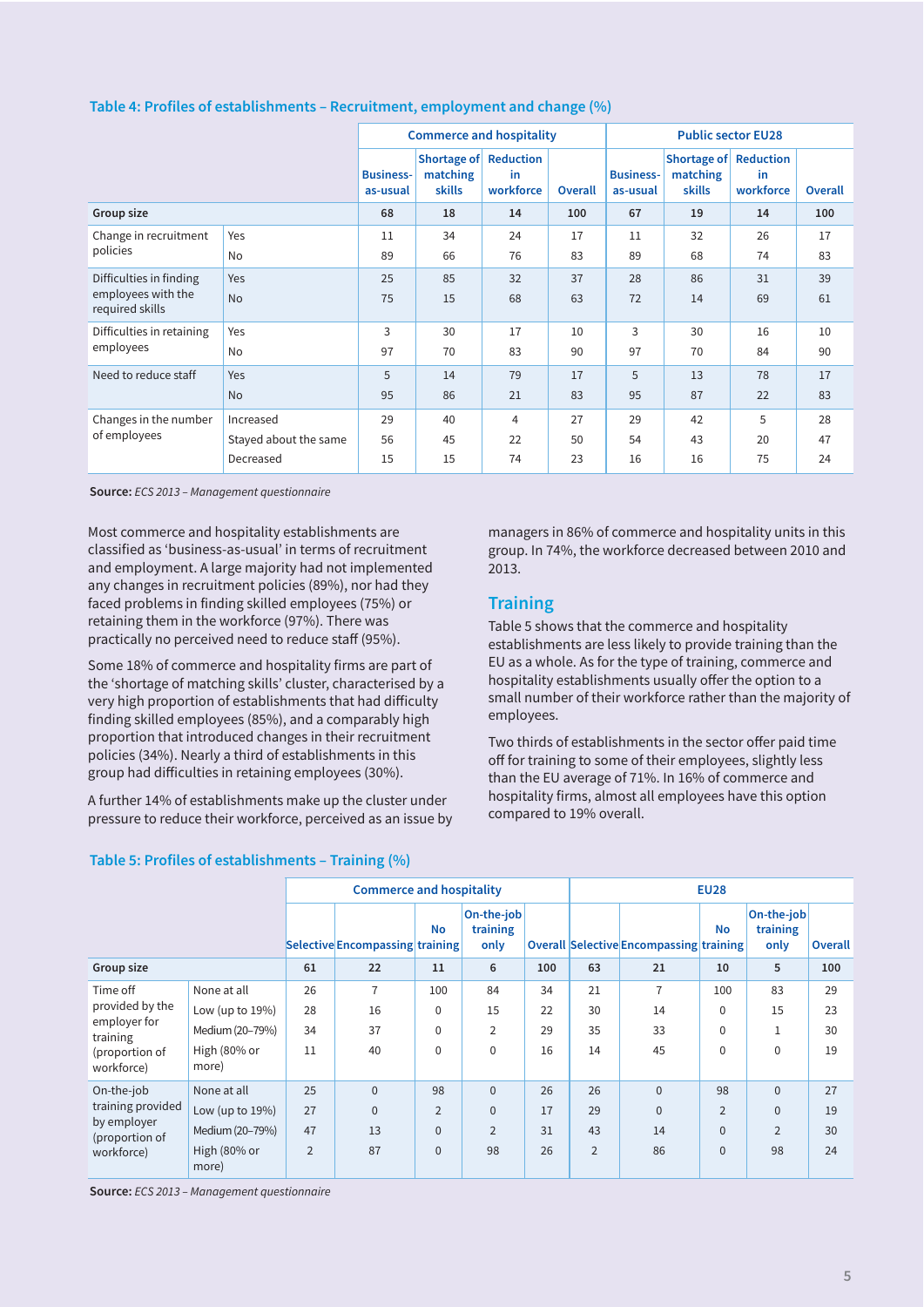|                 |                                  |                     |         | <b>Commerce and hospitality</b> |                | <b>EU28</b>                                   |                |    |                |  |
|-----------------|----------------------------------|---------------------|---------|---------------------------------|----------------|-----------------------------------------------|----------------|----|----------------|--|
|                 |                                  | <b>Encompassing</b> | Limited | <b>Selective</b>                | <b>Overall</b> | <b>Encompassing Limited Selective Overall</b> |                |    |                |  |
| Group size      |                                  | 18                  | 46      | 36                              | 100            | 20                                            | 45             | 35 | 100            |  |
| Flexibility in  | None at all                      | $\mathbf 1$         | 62      | 23                              | 37             | 1                                             | 59             | 23 | 35             |  |
| starting and    | Low (up to $19\%$ )              | $\mathbf 0$         | 7       | 19                              | 10             | 0                                             | 8              | 23 | 12             |  |
| finishing times | Medium (20-79%)                  | 24                  | 8       | 46                              | 24             | 20                                            |                | 43 | 22             |  |
|                 | High (80% or more)               | 75                  | 23      | 11                              | 29             | 78                                            | 26             | 12 | 31             |  |
| Accumulation of | Yes, possible for all employees  | 77                  | 41      | 53                              | 52             | 79                                            | 44             | 54 | 54             |  |
| overtime        | Yes, possible for some employees | 12                  | 6       | 28                              | 15             | 11                                            | $\overline{7}$ | 28 | 15             |  |
|                 | <b>No</b>                        | 11                  | 52      | 20                              | 33             | 10                                            | 50             | 18 | 31             |  |
| Part-time work  | None at all                      | 28                  | 39      | 24                              | 32             | 31                                            | 43             | 25 | 34             |  |
|                 | Low (up to $19\%$ )              | 50                  | 45      | 55                              | 50             | 49                                            | 42             | 54 | 48             |  |
|                 | Medium (20-79%)                  | 20                  | 13      | 19                              | 17             | 19                                            | 13             | 19 | 16             |  |
|                 | High (80% or more)               | $\overline{2}$      | 3       | $\overline{2}$                  | 2              | $\overline{2}$                                | 3              | 2  | $\overline{2}$ |  |

#### **Table 6: Profiles of establishments – Working time flexibility (%)**

**Source:** *ECS 2013 – Management questionnaire* 

The majority of commerce and hospitality firms (61%) have a selective approach, meaning that in most establishments, some employees have access to training.

Among commerce and hospitality firms, 22% make up the encompassing type, offering both types of training to the majority of employees, while 11% offer no training at all (which is slightly above average). Another 6% offer on-thejob training only.

#### **Working time flexibility**

Commerce and hospitality establishments match the EU average in terms of flexibility measures (Table 6). The possibility to take time off in compensation for overtime is possible for all employees in 52% of the units. Part-time work is used in 68% of establishments.

'Limited' working-time flexibility is offered to employees in 46% of commerce and hospitality establishments. This cluster is characterised by a high proportion of establishments that give no working time flexibility.

The selective flexibility type is made up of 36% of all commerce and hospitality establishments. Flexi-time is offered in 77% of these, but only a small proportion offer it to 80% or more of the workforce. Most firms of the 'selective type' have at least some part-time staff (76%).

Of the commerce and hospitality establishments that make up the encompassing group of work time flexibility (18% compared to 20% overall), most have a flexi-time scheme in place for more than 80% of staff. Likewise, the opportunity to accumulate overtime is open to all employees in most of these firms.

#### **Variable pay**

Payment by results is more likely to be prevalent in the commerce and hospitality sector (42%) than the EU28 average (34%), while approximately the same averages apply to both the sector and the EU for all the other variable pay forms addressed (Table 7).

The 'limited' cluster of variable pay is made up of 45% of commerce and hospitality establishments, in line with the EU28 average. Within this cluster there are practically no

#### **Table 7: Profiles of establishments - Variable pay-schemes (%)**

|                                                     |           |                  |                | <b>Commerce and hospitality</b> | <b>EU28</b>    |                  |                |                 |         |
|-----------------------------------------------------|-----------|------------------|----------------|---------------------------------|----------------|------------------|----------------|-----------------|---------|
|                                                     |           | <b>Extensive</b> | <b>Limited</b> | <b>Moderate</b>                 | <b>Overall</b> | <b>Extensive</b> | Limited        | <b>Moderate</b> | Overall |
| Group size                                          |           | 11               | 45             | 44                              | 100            | 10               | 46             | 44              | 100     |
| Payment by results                                  | Yes       | 84               | 11             | 63                              | 42             | 75               | 8              | 52              | 34      |
|                                                     | No        | 16               | 89             | 37                              | 58             | 25               | 92             | 48              | 66      |
| Individual performance-based                        | Yes       | 84               | $\overline{7}$ | 67                              | 42             | 85               | 9              | 69              | 43      |
| payment following management<br>appraisal (bonuses) | <b>No</b> | 16               | 93             | 33                              | 54             | 15               | 91             | 31              | 57      |
| Group-performance based pay                         | Yes       | 82               |                | 36                              | 26             | 80               | $\overline{2}$ | 37              | 25      |
|                                                     | No        | 18               | 99             | 64                              | 74             | 20               | 98             | 63              | 75      |
| Profit-sharing                                      | Yes       | 96               | $\overline{7}$ | 36                              | 29             | 96               | 8              | 37              | 30      |
|                                                     | <b>No</b> | $\overline{4}$   | 93             | 64                              | 71             | $\overline{4}$   | 92             | 63              | 70      |
| Share-ownership                                     | Yes       | 25               |                | $\overline{4}$                  | 5              | 27               | в              | 5               | 5       |
|                                                     | No        | 75               | 99             | 96                              | 95             | 73               | 99             | 95              | 95      |

**Source:** *ECS 2013 – Management questionnaire*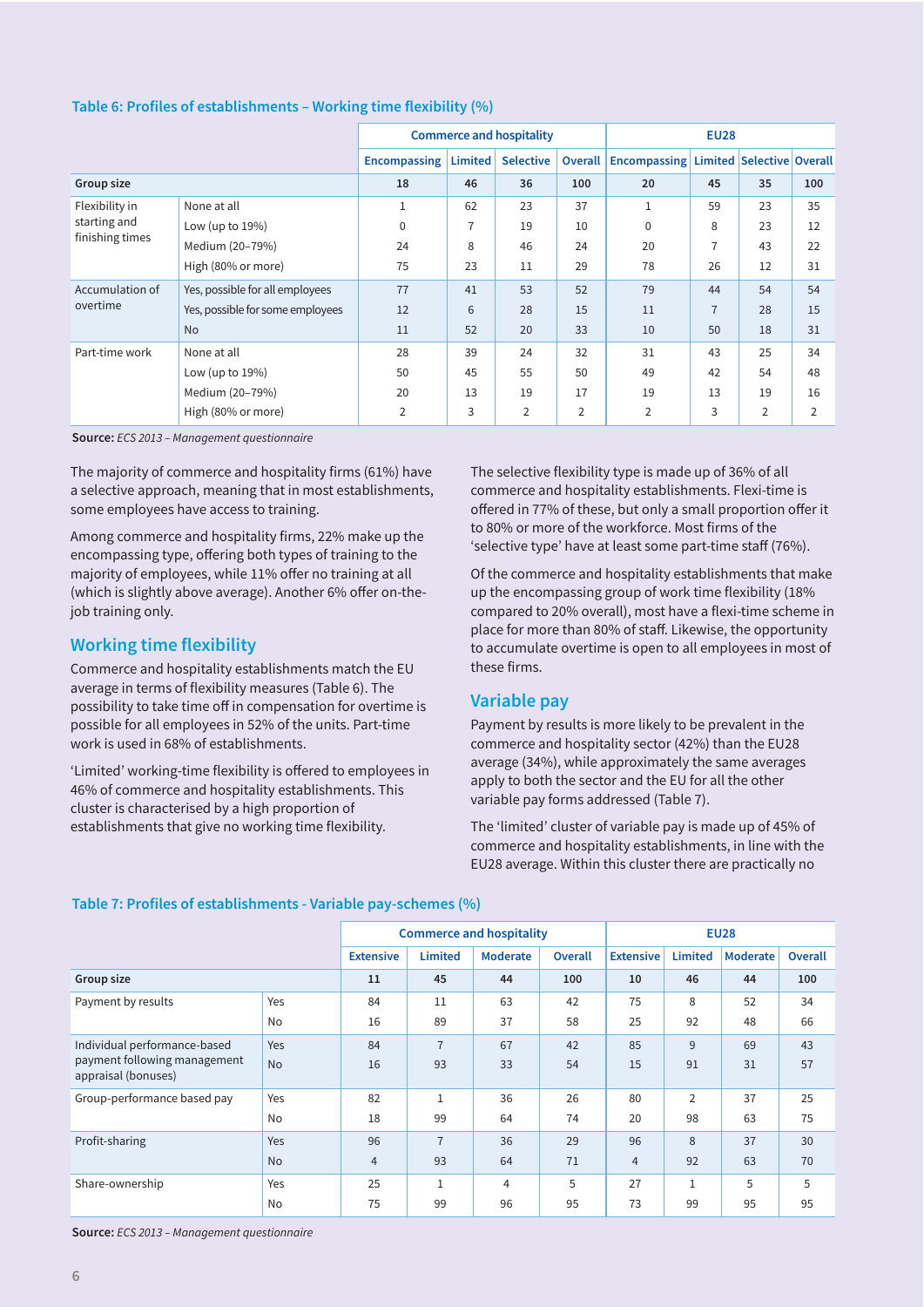|                                                                       |                                              |                                    | <b>Commerce and hospitality</b>                             |                         |          | <b>EU28</b>                        |                                                  |                         |          |  |
|-----------------------------------------------------------------------|----------------------------------------------|------------------------------------|-------------------------------------------------------------|-------------------------|----------|------------------------------------|--------------------------------------------------|-------------------------|----------|--|
|                                                                       |                                              | Low effort<br>and little<br>change | <b>Moderate</b><br>and<br>unsupported   supported   Overall | <b>Extensive</b><br>and |          | Low effort<br>and little<br>change | Moderate<br>and<br>unsupported supported Overall | <b>Extensive</b><br>and |          |  |
| Group size                                                            |                                              | 28                                 | 15                                                          | 57                      | 100      | 28                                 | 15                                               | 57                      | 100      |  |
| Number of<br>instruments<br>deployed for<br>employee<br>involvement   | None                                         | 9                                  | 3                                                           | 1                       | 3        | 9                                  | 3                                                | 1                       | 3        |  |
|                                                                       | $1 - 4$<br>$5 - 7$                           | 84<br>$\overline{7}$               | 81<br>16                                                    | 63<br>36                | 72<br>25 | 83<br>$\overline{7}$               | 79<br>17                                         | 59<br>40                | 69<br>28 |  |
| Management<br>attitude toward<br>direct employee<br>participation (%) | Not positive<br>Positive                     | 28<br>72                           | 53<br>47                                                    | $\overline{7}$<br>93    | 19<br>81 | 32<br>68                           | 57<br>43                                         | 8<br>92                 | 22<br>78 |  |
| Level of direct                                                       | Not involved                                 | 3                                  | 6                                                           | 2                       | 3        | 4                                  | $\overline{7}$                                   | $\overline{2}$          | 3        |  |
| involvement of<br>employees in                                        | Informed only                                | 9                                  | 44                                                          | 15                      | 17       | 9                                  | 43                                               | 14                      | 17       |  |
| decision-making                                                       | Consulted                                    | $\Omega$                           | 26                                                          | 12                      | 10       | $\mathbf 0$                        | 25                                               | 12                      | 11       |  |
| in most important                                                     | Involved in joint decision-making            | $\overline{2}$                     | 23                                                          | 43                      | 28       | $\overline{2}$                     | 24                                               | 43                      | 29       |  |
| change in past<br>3 years according<br>to management                  | Not applicable (no major change<br>happened) | 86                                 | $\mathbf{1}$                                                | 29                      | 41       | 85                                 | $\mathbf{1}$                                     | 28                      | 40       |  |

**Source:** *ECS 2013 – Management questionnaire* 

share-ownership or group performance-based pay schemes in place, and less than 10% of establishments in this group offer individual performance-based payments, or profit-sharing.

An extensive range of variable pay schemes is offered in 11% of establishments to employees; 96% offer profitsharing and 84% pay some form of bonus or performance-based payments.

Commerce and hospitality establishments that use a moderate range of variable pay schemes account for 44%. Payments for individual results (bonuses) are paid in 67% of these establishments, while payment by results is present in 63% of them.

## Employee participation and social dialogue

#### **Direct employee participation**

In 25% of commerce and hospitality establishments, a wide range of direct participation instruments are in use, which is slightly below the EU average of 28% (Table 8). In 17% of firms in the commerce and hospitality sector (EU 17%), employees were informed about major changes, but only in 12% were they actually consulted. Commerce and hospitality managers are slightly more likely to be positive about employees' involvement than the EU average (81% compared to 78% overall).

Less than a third of commerce and hospitality establishments (28%), in line with the EU average, belong to the 'low effort and little change' cluster. Establishments in this group most often had no opportunity to involve employees: in 86% of these establishments no major change had taken place.

The 'extensive and supported' type of direct employee participation covers 57% of commerce and hospitality establishments, the same percentage as the EU average. Within this group, in most establishments, employees were involved in joint decision-making (43%) or consulted (12%) when it came to major changes.

Another 15% of commerce and hospitality firms (and overall) form the 'moderate and unsupported' group in terms of employee participation, with 44% of employees just informed about major changes, 26% consulted and 23% actually involved in joint decision-making.

#### **Workplace social dialogue**

The ECS 2013 shows that an official structure of employee representation is present in 25% of establishments in the commerce and hospitality sector, which is below the EU average of 32%.

In 53% of commerce and hospitality establishments in which employee representation structures are present, they reported that they were involved in joint decisionmaking (Table 9). In 11% of commerce and hospitality establishments, employee representatives were not involved when it came to major changes and in 20%, as with the EU average (19%), employees were only informed.

The average scores of trust in either management or employee representatives were nearly the same in the commerce and hospitality sector and for the EU average. Industrial action took place in 16% of commerce and hospitality firms, lower than the overall level of incidence.

The extensive and trusting cluster is made up of 38% of all commerce and hospitality establishments. Employee representatives are comparatively well resourced and enjoy a very high level of provision of information. The